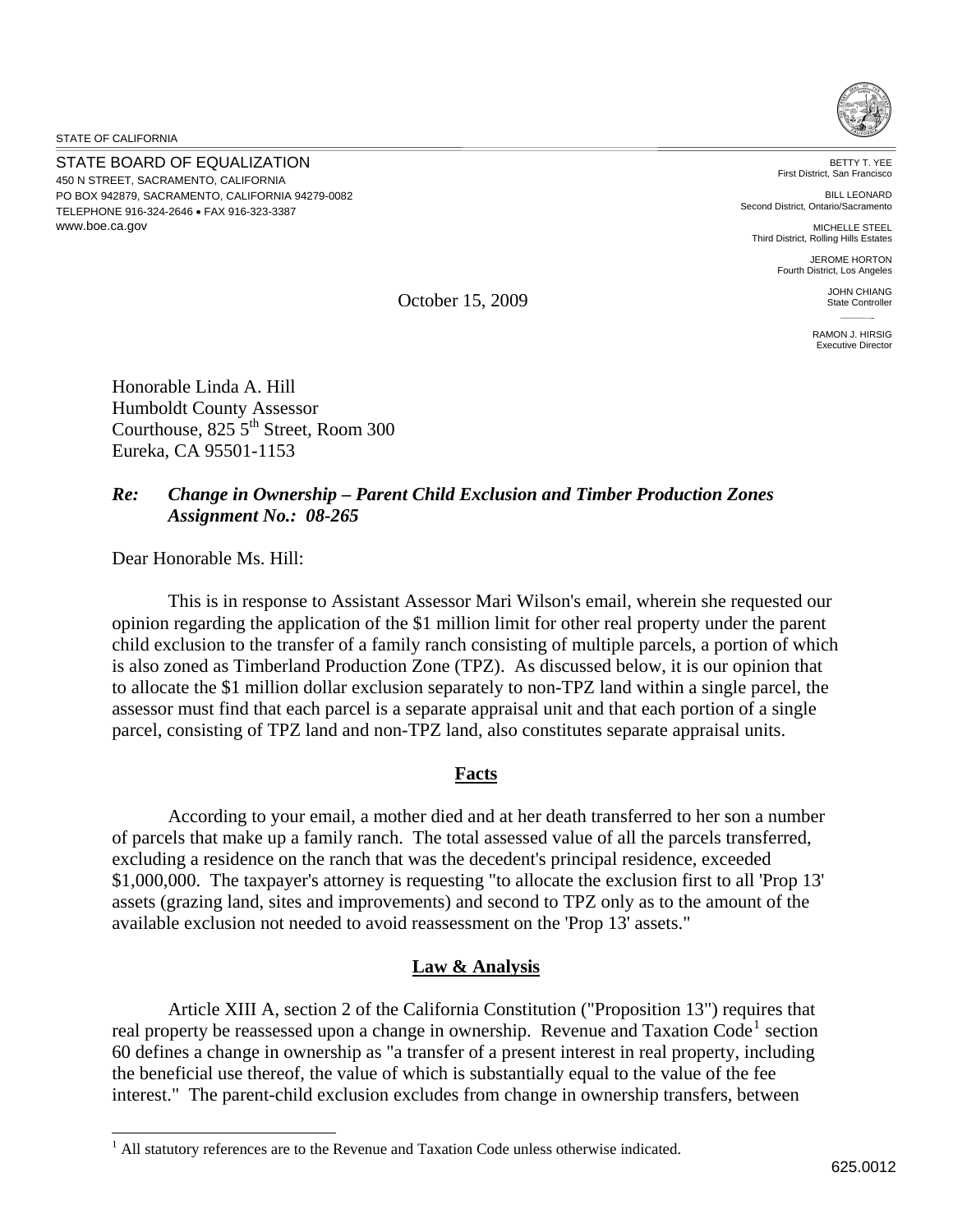<span id="page-1-0"></span> $\overline{\phantom{a}}$ 

parents and children, of principal residences and the first \$1,000,000 of full cash value of other real property. (Rev. & Tax. Code, § 63.1, subd. (a)(1) and (2).) The monetary limit is sometimes referred to as the \$1 million limit. Section 63.1, subdivision (d)(2) provides that within any appraisal unit, the \$1 million limit shall be applied only on a pro rata basis, and shall not be applied to a selected portion or portions of the appraisal unit.

 Section 51, subdivision (d) defines an appraisal unit as "that which persons in the marketplace commonly buy and sell as a unit, or that is normally valued separately." Property Tax Rule<sup>[2](#page-2-0)</sup> (Rule) 324, subdivision (b) further defines an appraisal unit as "a collection of assets that functions together, and that persons in the marketplace commonly buy and sell as a single unit or that is normally valued in the marketplace separately from other property, or that is specifically designated as such by law."

 The Assessors' Handbook Section 501 (January 2002), *Basic Appraisal* (AH 501), provides further guidance. In the section entitled *Appraisal Unit*, it states:

The proper unit to be valued is the unit that people in the market typically buy and sell. For example, single family homes are sold as a combination of land and buildings. Buyers and sellers do not negotiate separate prices for the land and the buildings but negotiate a price for the combination of the land and buildings. The combination of land and buildings, therefore, comprises the appraisal unit ….

In some cases, though, the identification of the appraisal unit may not be as easily discernible as with single family homes. For example, unimproved residential subdivision lots may be sold individually or in groups. Also, a farm property may consist of several parcels that could be sold separately or a single farm unit. In these cases, the appraiser must use judgment to determine the proper unit. Decisions should be based on consideration of ownership, use, location, and most importantly, highest and best use. These decisions must reflect, as faithfully as possible, the unit most likely to be sold if the property were exposed to the open market.

Assessors' Handbook Section 502 (December 1998), *Advanced Appraisal* (AH 502), at pp. 2-3 further provides that an appraisal unit may consist of multiple parcels. AH 502 points out the typical examples of a farm being a single appraisal unit even thought it consists of multiple parcels and of subdivision lot appraisal units being either multiple parcels or a single one depending upon how they are bought and sold. When determining whether multiple parcels should be considered a single appraisal unit, the following factors should be considered: (1) the functional and economic integration of the parcels; (2) the attainment of the highest and best use when the parcels are analyzed as a single unit; (3) contiguity; (4) common ownership; and (5) current or prior combined sales of the parcels.

 TPZ land is not valued under Proposition 13, but rather is valued pursuant to sections 434.5 and 435. The general valuation requirement in section 435, subdivision (a) requires the assessor to use as the value of each parcel of TPZ land, the appropriate site value established pursuant to section 434.5.

 In this case, upon mother's death, the property transferred from mother to son, and a change in ownership occurred. (Rev. & Tax. Code, § 60.) However, the parent-child exclusion

 $^2$  All "Property Tax Rule" or "Rule" references are to sections of title 18 of the California Code of Regulations.